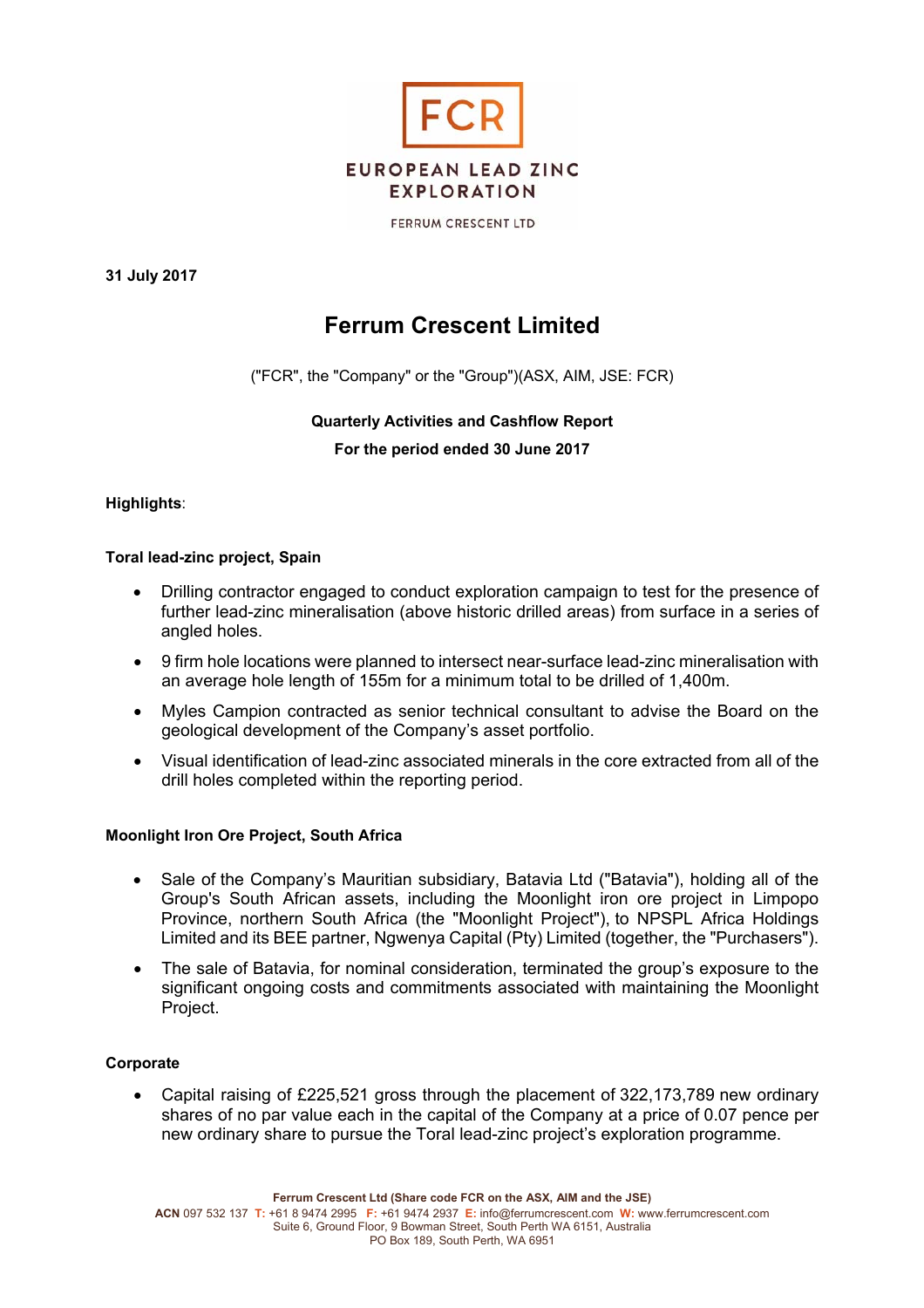

Cash balance at the end of the quarter: A\$504,041

# **Post Quarter End**

# **Toral lead-zinc project, Spain**

- Drilling of 6 holes completed which have all returned visually-identified lead-zinc intersections from which samples are now being prepared and sent for assay in Spain.
- All drilling conducted was within 200 metres from surface and, due to the drilling occurring across various elevation levels on a hill, it has been possible to recover core at various levels within the structure.
- A revised structural thrust model whereby mineralisation is constrained within a series of thrusts and driven to surface from depth has been established with confirmation from the intersections encountered at each and every hole drilled.
- With the geological aims of the exploration drill programme having substantially been met, the programme has been deemed completed by the Board after hole 6 and halted.
- The results from the ongoing assays will be analysed once received, entered into the revised structural model for Toral and announced accordingly.
- Significant data set and analytics relating to the historic NI43-101 resources report now recovered from Micon International Ltd ("Micon").
- Principal objective is now to relate the latest understanding of the thrust model to the significant amounts of new core and the assay results obtained from the drill programme.
- The analysis of the new core will facilitate a review of the core from the historic third party drill campaign with a view to assaying specific previously-untested sections of the historic core for shallower mineralisation.
- All the assays plus the historic data set will enable the swift development of the next phase of exploration in order to pursue specific project economic targets, to include the expansion of the resource.
- The drilling of 'long-holes' which is a previously untested approach designed to move through multiple shale/slate layers will also be assessed. The objective is to encapsulate the entire mineralised section in each hole by traversing the complete series of parallel, mineralised planes.
- Internal scoping and comparative studies commenced in July 2017 in order to support economic development planning towards a Pre-Feasibility Study.

# **Moonlight Iron Ore Project, South Africa**

 Orderly hand-over process of all of the Group's operations and licences associated with the Moonlight Project underway.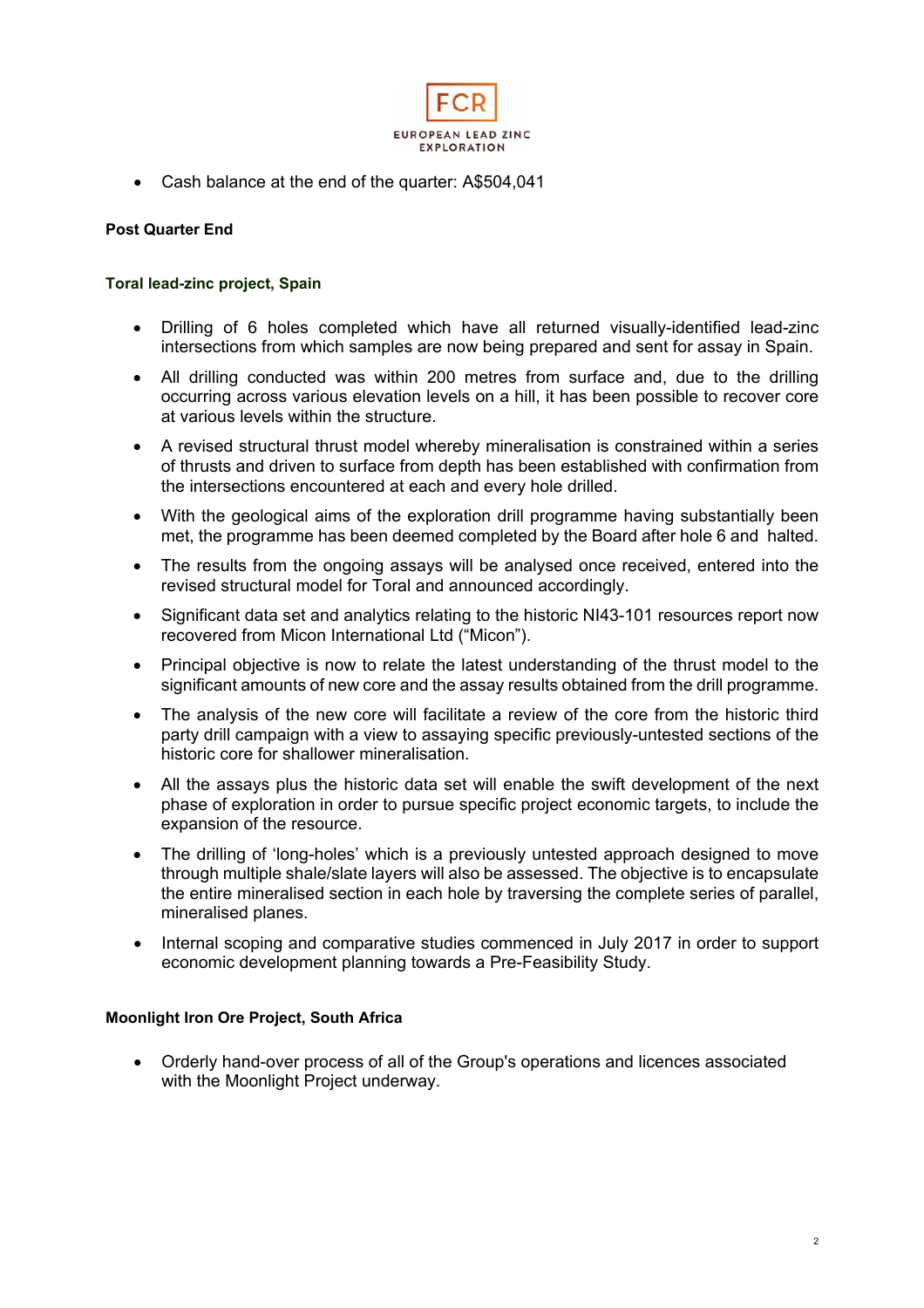

# **Justin Tooth, Executive Chairman of FCR, today commented**:

"*The last quarter and subsequent month have seen FCR complete its near-surface, lead-zinc exploration drill campaign at Toral in Spain and dispose and cease its exposure to its South Africa assets, including the Moonlight Project.* 

*"The objective for our initial drill programme at Toral was to confirm our new geological model by establishing the presence of lead-zinc mineralisation near surface, and the existence of multiple planes of mineralisation rather than just a single mineralised zone at depth as previously established by prior owners of the asset.* 

*"From visual inspection, the recovered core from every one of the six holes drilled contained apparently mineralised intersections of varying widths. Accordingly, we decided to call an end to this initial drilling campaign while our geological team assesses the results and relates them to the data set received from Micon, and to the core we hold from the historic Lundin drill programme. The core samples are now being prepared and sent to the ALS Global laboratory in Seville for assay and analysis.* 

*"It is probable that in light of our drill programme we shall also choose to sample and assay certain sections of the historic core in order to ratify our findings, as that core was never assayed for shallow mineralisation because there was a different geological model under consideration at that time.*

*"We now look forward to receiving those assay results which are currently anticipated within the next 6 weeks. We will make a comprehensive announcement of the results from this campaign as soon as practicable.* 

*"Incorporating all this new data into our geological model at Toral is our current priority so that we can model the latest drill campaign's results alongside the significant historic data in order to enhance our understanding and to focus our exploration activities for the maximum of benefit. We aim to develop the thrust model at Toral rapidly and continue to build a better understanding of the project's resource and economics.* 

"*Lastly, the divestment of our South African assets is leading to a significant reduction in ongoing costs with our attention now focused on progressing our promising Spanish lead-zinc projects*."

### **Exploration Interests**

The following listing of tenements held is provided in accordance with ASX Listing Rule 5.3 for the quarter ended 30 June 2017:

| <b>Project</b> | Location                   | <b>Right Number</b> | <b>Right Status</b>                    | <b>Holder</b>              | Percentage<br><b>Interest</b> |
|----------------|----------------------------|---------------------|----------------------------------------|----------------------------|-------------------------------|
| Toral          | León Province,<br>Spain    | 15.199              | Investigation<br>Permit                | GoldQuest<br>Iberica, S.L. | 100%                          |
| Lago           | Galicia Province,<br>Spain | Lago II 6.056       | Exploration<br>Permit in<br>progress   | GoldQuest<br>Iberica, S.L. | 100%                          |
|                |                            | Lago III 6.058      | Investigation<br>Permit in<br>progress |                            |                               |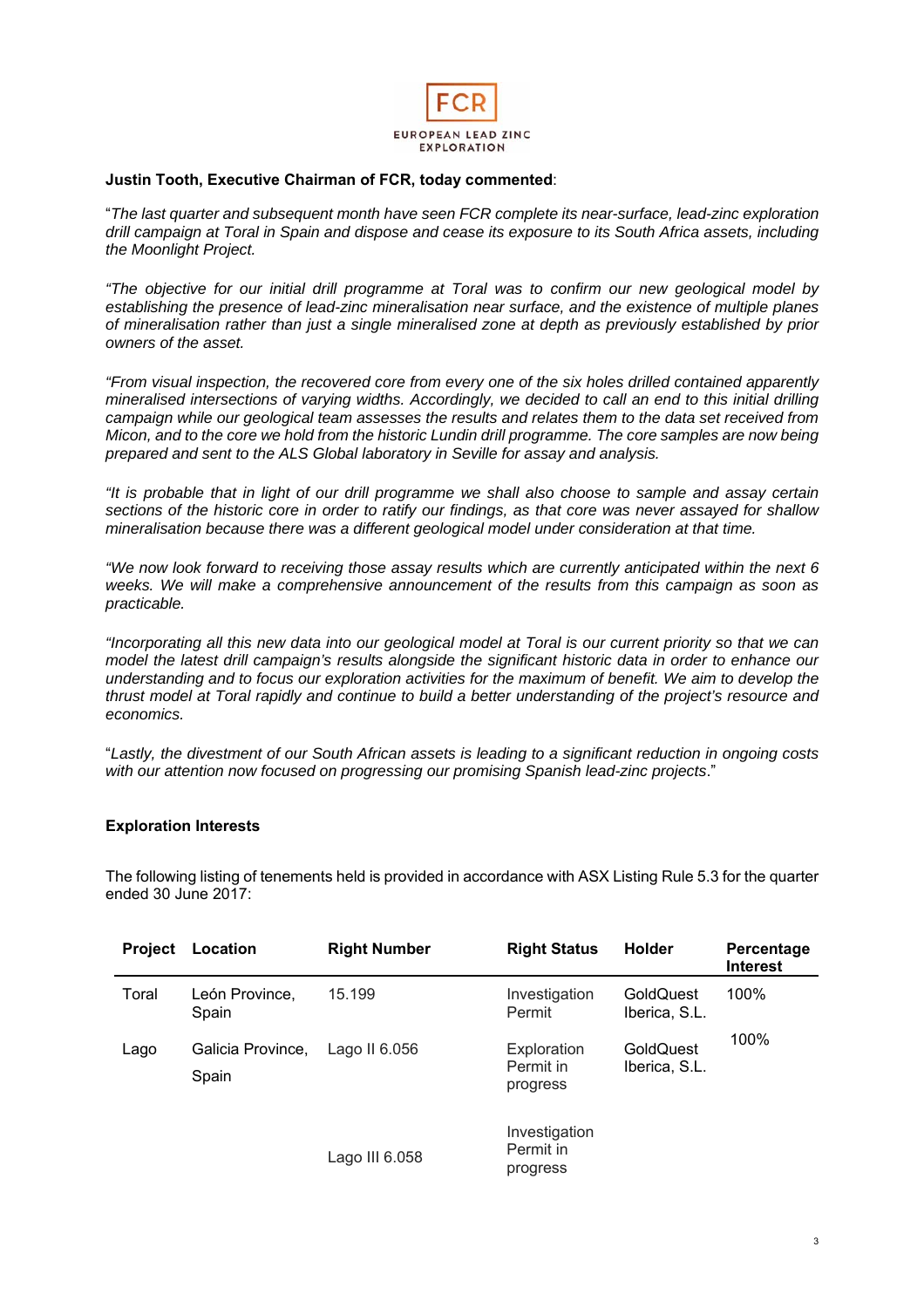

As at 30 June 2017, the Company has disposed of interests in the following:

| <b>Project</b> | Location                             | <b>Right Number</b>  | <b>Right Status</b>                 | <b>Holder</b>                | Percentage<br><b>Interest</b> |
|----------------|--------------------------------------|----------------------|-------------------------------------|------------------------------|-------------------------------|
| Moonlight      | Limpopo<br>Province,<br>South Africa | 30/5/1/2/2/201 MR    | Mining Right<br>Granted             | Ferrum Iron<br>Ore (Pty) Ltd | 97%                           |
| Moonlight      | Limpopo<br>Province,<br>South Africa | LP30/6/1/1/2/11868PR | Prospecting<br>Right<br>Application | Ferrum Iron<br>Ore (Pty) Ltd | 97%                           |

For further information on the Company, please visit www.ferrumcrescent.com or contact:

#### **Ferrum Crescent Limited**

Justin Tooth, Executive Chairman Grant Button, Director and Company Secretary T: +61 8 9474 2995

*UK enquiries*: Laurence Read (UK representative) T: +44 7557 672 432

#### **Strand Hanson Limited** (Nominated Adviser)

Rory Murphy/Matthew Chandler T: +44 (0)20 7409 3494

#### **Beaufort Securities Limited** (Broker)

Elliot Hance T: +44 (0)20 7382 8300

#### **Bravura Capital (Pty) Ltd** (JSE Sponsor)

Melanie De Nysschen T (direct): +27 11 459 5052

*The information contained within this announcement is deemed by the Company to constitute inside information as stipulated under the Market Abuse Regulation (EU) No. 596/2014.*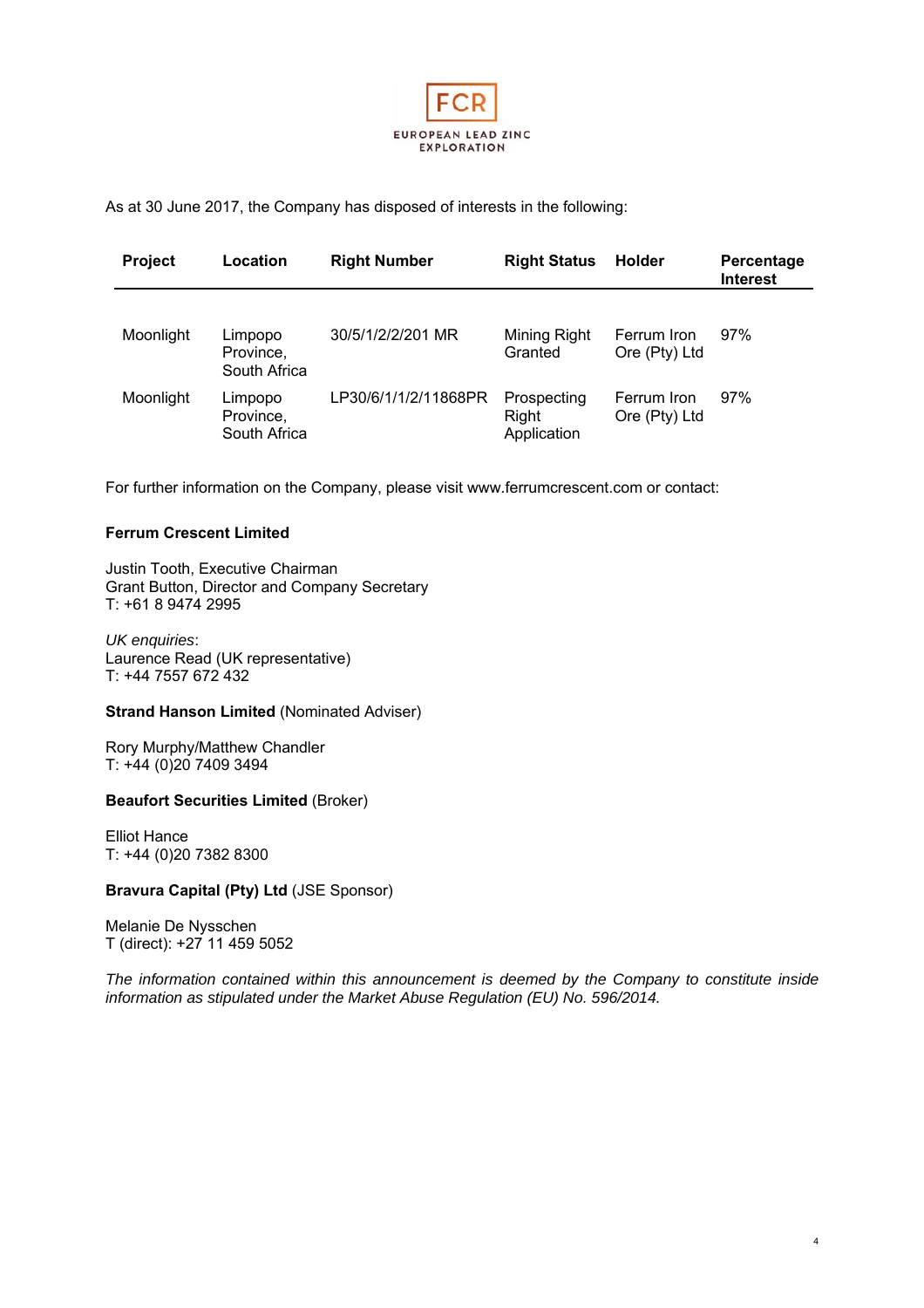*+Rule 5.5* 

# **Appendix 5B**

# **Mining exploration entity and oil and gas exploration entity quarterly report**

Introduced 01/07/96 Origin Appendix 8 Amended 01/07/97, 01/07/98, 30/09/01, 01/06/10, 17/12/10, 01/05/13, 01/09/16

#### **Name of entity**

Ferrum Crescent Limited

58 097 532 137 30 June 2017

**ABN Quarter ended ("current quarter")** 

|     | <b>Consolidated statement of cash flows</b>       | <b>Current quarter</b><br>\$A'000 | Year to date (12<br>months)<br>\$A'000 |
|-----|---------------------------------------------------|-----------------------------------|----------------------------------------|
| 1.  | Cash flows from operating activities              |                                   |                                        |
| 1.1 | Receipts from customers                           |                                   |                                        |
| 1.2 | Payments for                                      |                                   |                                        |
|     | exploration & evaluation<br>(a)                   | (82)                              | (259)                                  |
|     | development<br>(b)                                |                                   |                                        |
|     | production<br>(c)                                 |                                   |                                        |
|     | staff costs<br>(d)                                | (184)                             | (475)                                  |
|     | (e) administration and corporate costs            | (338)                             | (1, 417)                               |
| 1.3 | Dividends received (see note 3)                   |                                   |                                        |
| 1.4 | Interest received                                 |                                   |                                        |
| 1.5 | Interest and other costs of finance paid          |                                   |                                        |
| 1.6 | Income taxes paid                                 |                                   |                                        |
| 1.7 | Research and development refunds                  |                                   |                                        |
| 1.8 | Other (provide details if material)               |                                   |                                        |
| 1.9 | Net cash from / (used in) operating<br>activities | (604)                             | (2, 151)                               |

| 2.  | Cash flows from investing activities |    |       |
|-----|--------------------------------------|----|-------|
| 2.1 | Payments to acquire:                 |    |       |
|     | property, plant and equipment<br>(a) | (7 |       |
|     | tenements (see item 10)<br>(b)       |    |       |
|     | investments<br>(C)                   |    | (928) |
|     | other non-current assets<br>(d)      |    |       |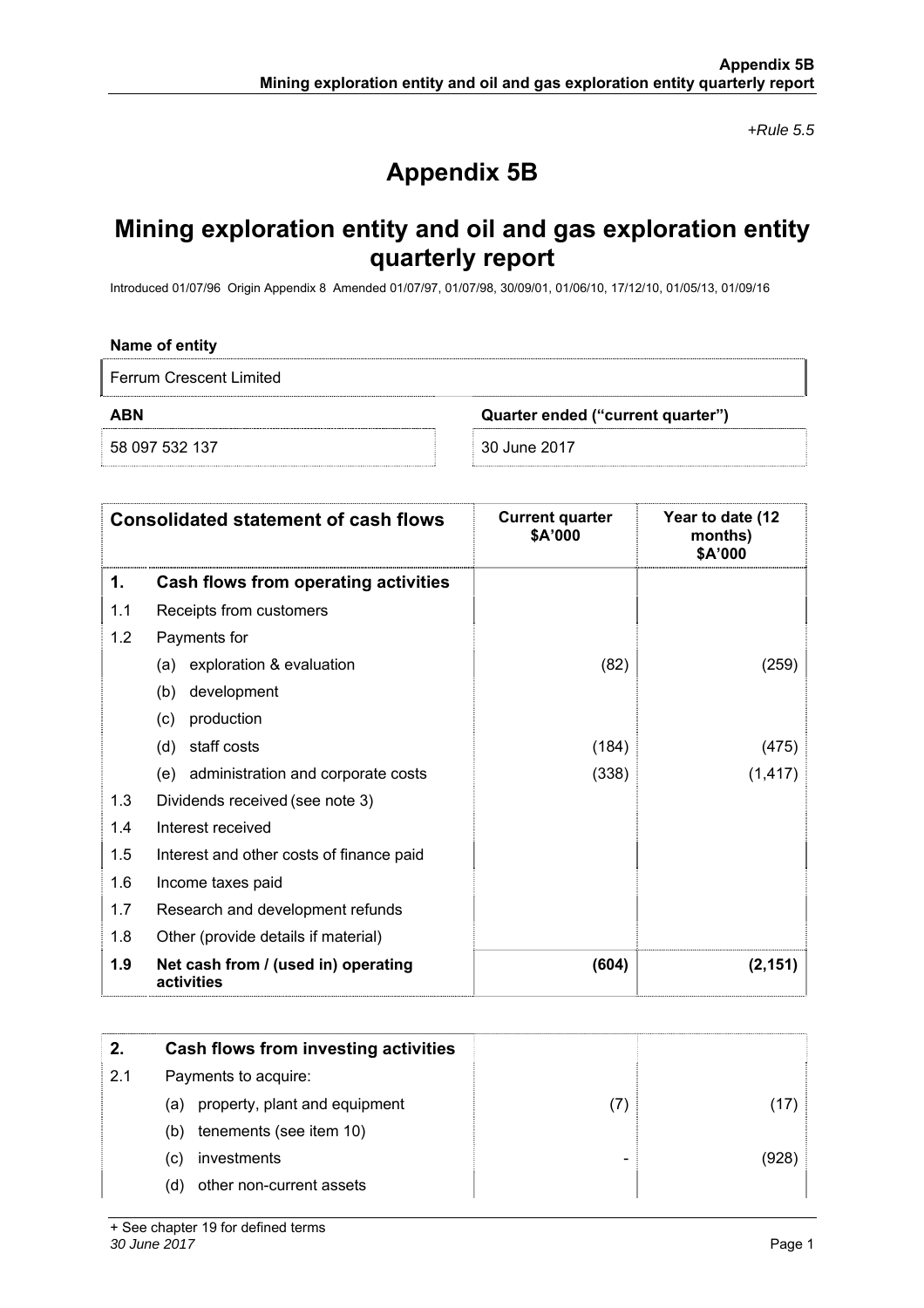|                  | <b>Consolidated statement of cash flows</b>       | <b>Current quarter</b><br>\$A'000 | Year to date (12<br>months)<br>\$A'000 |
|------------------|---------------------------------------------------|-----------------------------------|----------------------------------------|
| $2.2\phantom{0}$ | Proceeds from the disposal of:                    |                                   |                                        |
|                  | property, plant and equipment<br>(a)              | 2                                 | 3                                      |
|                  | tenements (see item 10)<br>(b)                    |                                   |                                        |
|                  | investments<br>(c)                                | 1                                 |                                        |
|                  | other non-current assets<br>(d)                   |                                   |                                        |
| 2.3              | Cash flows from loans to other entities           |                                   |                                        |
| 2.4              | Dividends received (see note 3)                   |                                   |                                        |
| 2.5              | Other (provide details if material)               |                                   |                                        |
| 2.6              | Net cash from / (used in) investing<br>activities | (4)                               | (941)                                  |

| 3.   | Cash flows from financing activities                                           |      |       |
|------|--------------------------------------------------------------------------------|------|-------|
| 3.1  | Proceeds from issues of shares                                                 | 378  | 3,206 |
| 3.2  | Proceeds from issue of convertible notes                                       |      |       |
| 3.3  | Proceeds from exercise of share options                                        |      |       |
| 3.4  | Transaction costs related to issues of<br>shares, convertible notes or options | (38) | (283) |
| 3.5  | Proceeds from borrowings                                                       |      |       |
| 3.6  | Repayment of borrowings                                                        |      |       |
| 3.7  | Transaction costs related to loans and<br>borrowings                           |      |       |
| 3.8  | Dividends paid                                                                 |      |       |
| 3.9  | Other (provide details if material)                                            |      |       |
| 3.10 | Net cash from / (used in) financing<br>activities                              | 340  | 2,923 |

| 4.  | Net increase / (decrease) in cash and<br>cash equivalents for the period |       |          |
|-----|--------------------------------------------------------------------------|-------|----------|
| 4.1 | Cash and cash equivalents at beginning of<br>period                      | 725   | 743      |
| 4.2 | Net cash from / (used in) operating<br>activities (item 1.9 above)       | (604) | (2, 151) |
| 4.3 | Net cash from / (used in) investing activities<br>(item 2.6 above)       | (4)   | (941)    |
| 4.4 | Net cash from / (used in) financing activities<br>item 3.10 above)       | 340   | 2,923    |
| 4.5 | Effect of movement in exchange rates on<br>cash held                     | 47    | (70)     |
| 4.6 | Cash and cash equivalents at end of<br>period                            | 504   | 504      |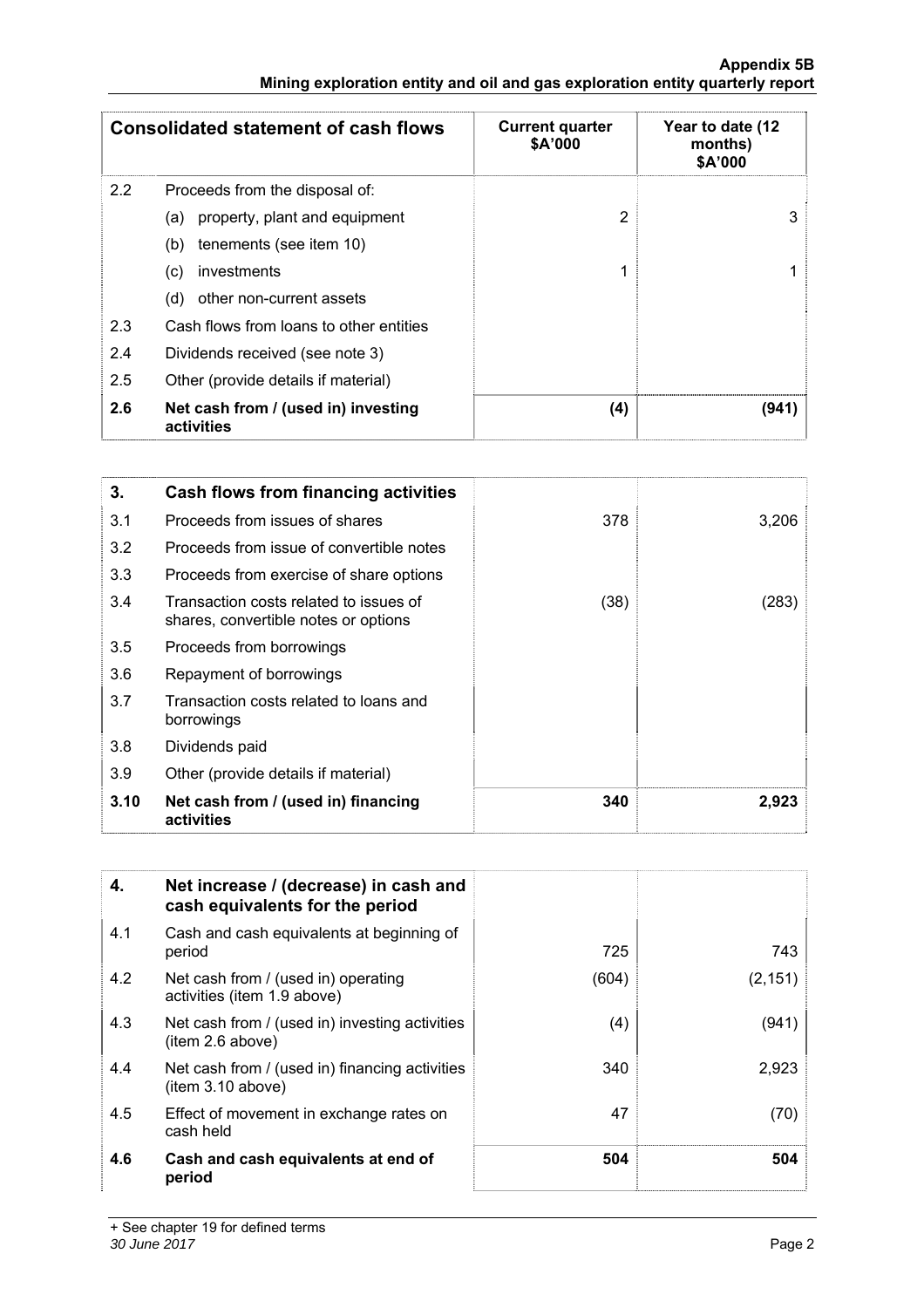| <b>Consolidated statement of cash flows</b> | <b>Current quarter</b><br>\$A'000 | Year to date (12)<br>months)<br>\$A'000 |
|---------------------------------------------|-----------------------------------|-----------------------------------------|
|                                             |                                   |                                         |

| 5.  | Reconciliation of cash and cash<br>equivalents<br>at the end of the quarter (as shown in the<br>consolidated statement of cash flows) to the<br>related items in the accounts | <b>Current quarter</b><br>\$A'000 | <b>Previous quarter</b><br>\$A'000 |
|-----|-------------------------------------------------------------------------------------------------------------------------------------------------------------------------------|-----------------------------------|------------------------------------|
| 5.1 | <b>Bank balances</b>                                                                                                                                                          | 504                               | 725                                |
| 5.2 | Call deposits                                                                                                                                                                 |                                   |                                    |
| 5.3 | <b>Bank overdrafts</b>                                                                                                                                                        |                                   |                                    |
| 5.4 | Other (provide details)                                                                                                                                                       |                                   |                                    |
| 5.5 | Cash and cash equivalents at end of<br>quarter (should equal item 4.6 above)                                                                                                  | 504                               | 725                                |

| 6.  | Payments to directors of the entity and their associates                          | <b>Current quarter</b><br>\$A'000 |
|-----|-----------------------------------------------------------------------------------|-----------------------------------|
| 6.1 | Aggregate amount of payments to these parties included in item 1.2                | 82                                |
| 6.2 | Aggregate amount of cash flow from loans to these parties included<br>in item 2.3 |                                   |

6.3 Include below any explanation necessary to understand the transactions included in items 6.1 and 6.2

# **7. Payments to related entities of the entity and their associates**

- 7.1 Aggregate amount of payments to these parties included in item 1.2
- 7.2 Aggregate amount of cash flow from loans to these parties included in item 2.3
- 7.3 Include below any explanation necessary to understand the transactions included in items 7.1 and 7.2

| <b>Current quarter</b><br>\$A'000 |  |  |
|-----------------------------------|--|--|
|                                   |  |  |
|                                   |  |  |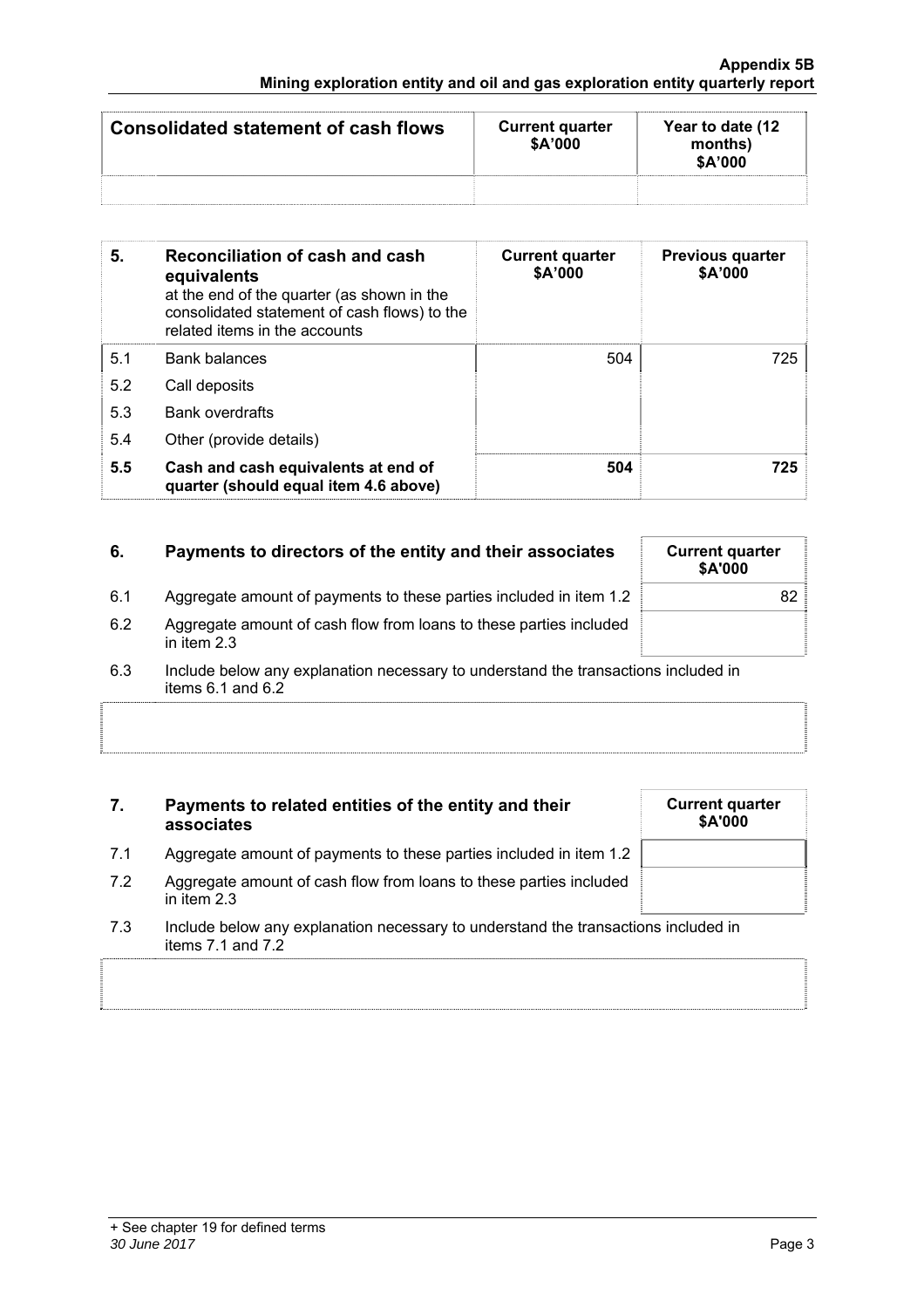| 8.   | <b>Financing facilities available</b><br>Add notes as necessary for an<br>understanding of the position | <b>Total facility amount</b><br>at quarter end<br>\$A'000 | Amount drawn at<br>quarter end<br>\$A'000 |
|------|---------------------------------------------------------------------------------------------------------|-----------------------------------------------------------|-------------------------------------------|
| -8.1 | Loan facilities                                                                                         |                                                           |                                           |
| 8.2  | Credit standby arrangements                                                                             |                                                           |                                           |
| 8.3  | Other (please specify)                                                                                  |                                                           |                                           |

8.4 Include below a description of each facility above, including the lender, interest rate and whether it is secured or unsecured. If any additional facilities have been entered into or are proposed to be entered into after quarter end, include details of those facilities as well.

| 9.  | <b>Estimated cash outflows for next quarter</b> | \$A'000 |
|-----|-------------------------------------------------|---------|
| 9.1 | Exploration and evaluation                      | 180     |
| 9.2 | Development                                     |         |
| 9.3 | Production                                      |         |
| 9.4 | Staff costs                                     |         |
| 9.5 | Administration and corporate costs              | 183     |
| 9.6 | Other (provide details if material)             |         |
| 9.7 | <b>Total estimated cash outflows</b>            | 363     |

| 10.  | <b>Changes in</b><br>tenements<br>(items $2.1(b)$ and<br>$2.2(b)$ above)                             | Tenement reference and<br><b>location</b>                                                                             | Nature of<br>interest        | <b>Interest</b><br>at<br>beginnin<br>g of<br>quarter | <b>Interest</b><br>at end<br>οf<br>quarter |
|------|------------------------------------------------------------------------------------------------------|-----------------------------------------------------------------------------------------------------------------------|------------------------------|------------------------------------------------------|--------------------------------------------|
| 10.1 | Interests in mining<br>tenements and<br>petroleum<br>tenements lapsed,<br>relinquished or<br>reduced | 30/5/1/2/2/201 MR.<br>Limpopo Province, South<br>Africa<br>LP30/6/1/1/2/11868PR,<br>Limpopo Province, South<br>Africa | Relinquished<br>Relinquished | 97%<br>97%                                           | Nil<br>Nil                                 |
| 10.2 | Interests in mining<br>tenements and<br>petroleum<br>tenements acquired<br>or increased              |                                                                                                                       |                              |                                                      |                                            |